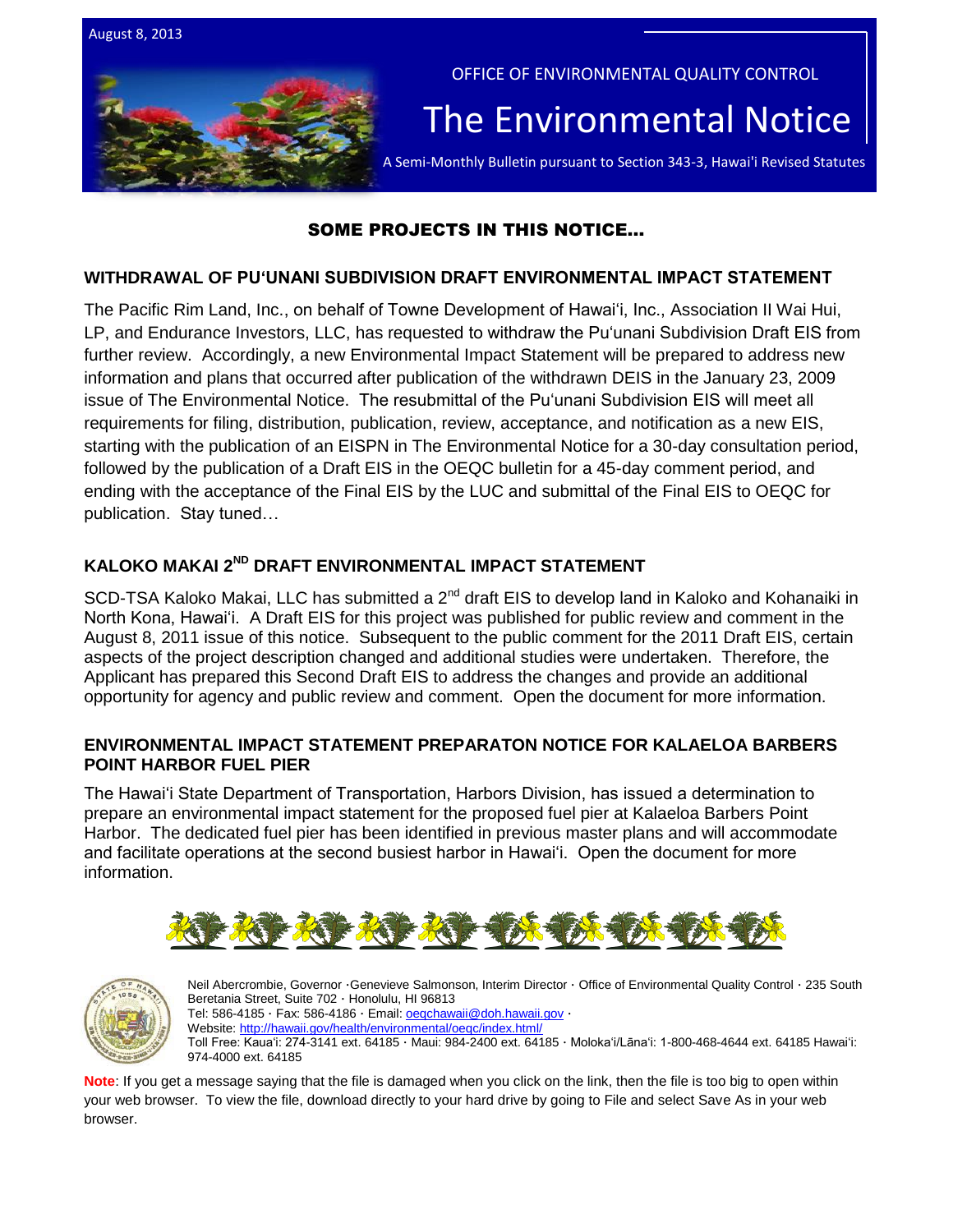# **FRONT PAGE**

|                | HAWAI'I (HRS 343)                                                                                |  |
|----------------|--------------------------------------------------------------------------------------------------|--|
|                |                                                                                                  |  |
| 3 <sub>1</sub> |                                                                                                  |  |
| <b>LĀNA'I</b>  |                                                                                                  |  |
|                |                                                                                                  |  |
|                | <b>MOLOKA'I</b>                                                                                  |  |
|                |                                                                                                  |  |
|                | O'AHU (HRS 343)                                                                                  |  |
|                |                                                                                                  |  |
|                |                                                                                                  |  |
|                |                                                                                                  |  |
|                | <b>COASTAL ZONE MANAGEMENT NOTICES</b>                                                           |  |
|                |                                                                                                  |  |
|                | <b>SHORELINE NOTICES</b>                                                                         |  |
|                |                                                                                                  |  |
|                |                                                                                                  |  |
|                | <b>CONSERVATION DISTRICT USE APPLICATIONS</b>                                                    |  |
|                |                                                                                                  |  |
|                | <b>NEPA NOTICE</b>                                                                               |  |
|                |                                                                                                  |  |
|                | <b>FEDERAL NOTICES</b>                                                                           |  |
| $1_{\cdot}$    |                                                                                                  |  |
|                | 2. U.S. Department of Agriculture (USDA) Semiannual Regulatory Agenda, Spring 2013  13           |  |
| 3.             | Air Quality Designations for the 2010 Sulfur Dioxide - National Ambient Air Quality Standard 13  |  |
| $4_{-}$        | Takes of Marine Mammals Incidental to Specified Activities; Navy Research, Development, Test and |  |
|                |                                                                                                  |  |
|                |                                                                                                  |  |
|                |                                                                                                  |  |

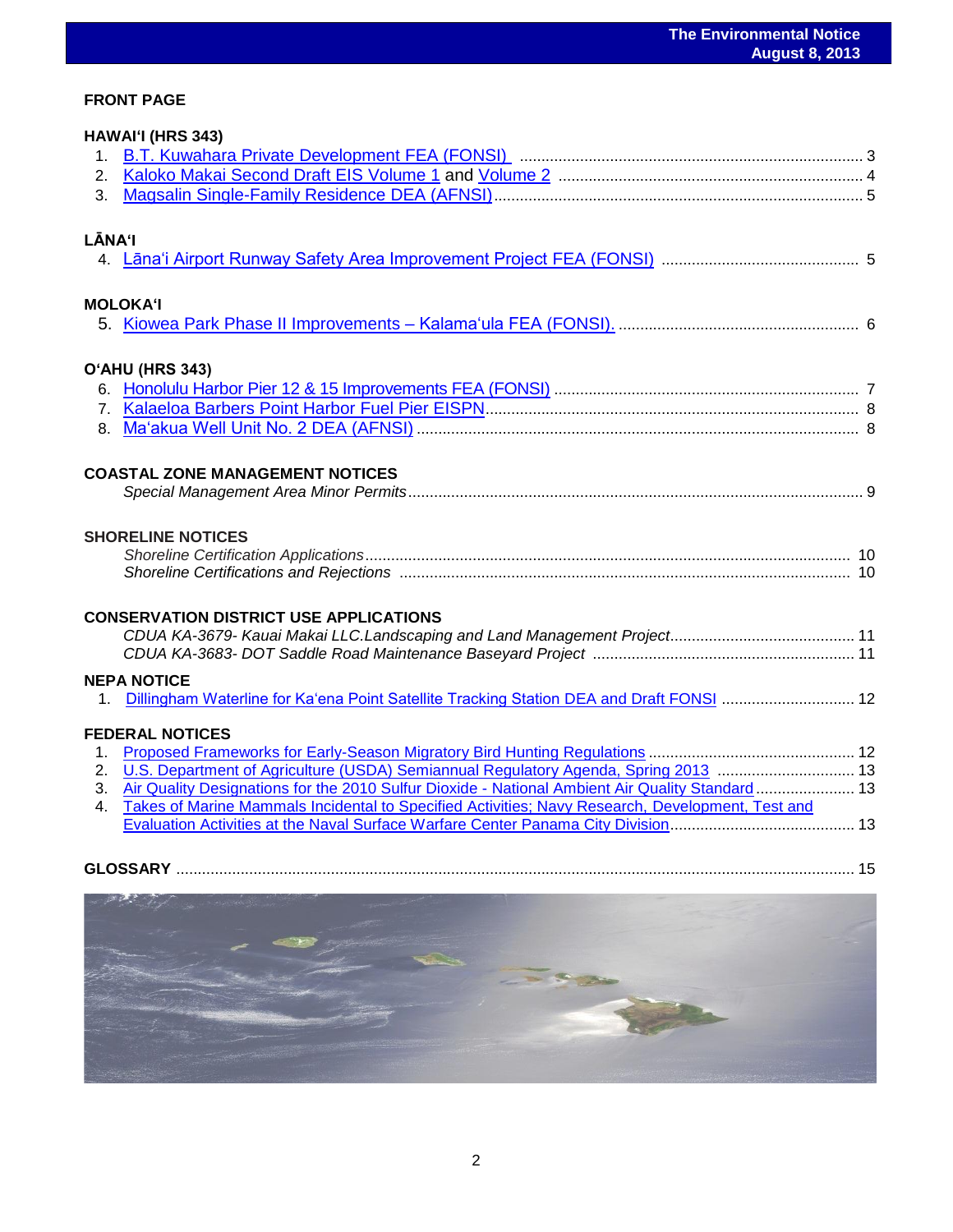J.

.<br>Gradu Pore

# HAWAI**ʻ**I (HRS 343)

# **1. [B.T. Kuwahara Private Development](http://oeqc.doh.hawaii.gov/Shared%20Documents/EA_and_EIS_Online_Library/Hawaii/2010s/2013-08-08-HA-5E-FEA-BT-Kuwahara-Private-Development.pdf) FEA (FONSI)**

| Island:<br><b>District:</b><br>TMK:<br><b>Permits:</b> | Hawai'i<br>Puna<br>(3rd) 1-5-007:006, 055, 069 & 070<br>State of Historic Preservation Division: Chapter 6e<br>Concurrence; State Department of Health: NPDES,<br>UIC, Approval of Wastewater Treatment Systems;<br>County of Hawai'i, Department of Public Works:<br>Grubbing, Grading and Driveway Permits; County of<br>Hawai'i, Planning Department Plan Approval, State<br>Land Use Boundary Amendment Application,<br>Change of Zone Application, State of Hawaii<br>Department of Transportation, Highways Division, | <b>ALCOHOL: N</b><br><b>PACIFIC</b><br><b>GOEAN</b><br>geboor<br>2000<br><b>CREATED</b><br>Land<br><b>LEWIS</b><br>racific<br>Doba<br>BIG ISLAND MAP |  |
|--------------------------------------------------------|-----------------------------------------------------------------------------------------------------------------------------------------------------------------------------------------------------------------------------------------------------------------------------------------------------------------------------------------------------------------------------------------------------------------------------------------------------------------------------------------------------------------------------|------------------------------------------------------------------------------------------------------------------------------------------------------|--|
| <b>Applicant:</b>                                      | Permit to Work Upon State Highways<br>B.T. Kuwahara LLC, P.O. Box 421, Pāhoa, Hawai'i 96778                                                                                                                                                                                                                                                                                                                                                                                                                                 |                                                                                                                                                      |  |
|                                                        | Contact: Jon E. McElvaney, 938-2033                                                                                                                                                                                                                                                                                                                                                                                                                                                                                         |                                                                                                                                                      |  |
| <b>Approving</b>                                       |                                                                                                                                                                                                                                                                                                                                                                                                                                                                                                                             |                                                                                                                                                      |  |
| Agency:                                                | County of Hawai'i Planning Department, 101 Pau'ahi Street, Hilo Hawai'i 96720.<br>Contact: Duane Kanuha, Director, 961-8288                                                                                                                                                                                                                                                                                                                                                                                                 |                                                                                                                                                      |  |
| <b>Consultant:</b>                                     | GK Environmental LLC, P.O. Box 1310, Honoka'a, Hawai'i 96727<br>Contact: Graham Paul Knopp, Ph.D., 938-8583                                                                                                                                                                                                                                                                                                                                                                                                                 |                                                                                                                                                      |  |
| Status:                                                | Finding of No Significant Impact Determination                                                                                                                                                                                                                                                                                                                                                                                                                                                                              |                                                                                                                                                      |  |

B.T. Kuwahara proposes to construct a commercial center along Pāhoa Village Road and adjacent to the Kahakai Boulevard-Pāhoa Village Road intersection. The commercial center would consist of 104,326 square feet of leasable space, and would most likely include a super market, garden center, family medical clinic, a quality restaurant, a high-turnover restaurant, a medical/dental clinic, a specialty retail store, a paint/hardware store, a second specialty retail store, and a full service restaurant. The project would utilize three privately-owned parcels totaling 9.93-acres and a 50-footwide by 829.60-foot-long State of Hawai'i property, the Kahakai Boulevard extension, which would be improved to provide access to the project site. Additional roadway improvements include widening of the portion of Pāhoa Village Road fronting the project site to allow for turning lanes and sidewalks, construction a bus stop, construction of sidewalks, curb and gutter along the south side of the Kahakai Boulevard extension, and construction of a traffic light with four pedestrian crosswalks at the Kahakai Boulevard-Pāhoa Village Road intersection.

No public funds would be used for the proposed project. Total project construction costs are roughly estimated at \$20 million. Construction would commence upon completion of permitting and design.

The proposed project would have significant positive economic and social impacts by providing both short-term and long-term employment and by providing access to services including health care, in an area with a distinct lack of such services. Traffic impacts would occur, and would be mitigated by signalization of the Kahakai Boulevard- Pāhoa Village Road intersection, and by the addition of turning lanes. Other minor, short-term construction-phase impacts including noise, air, and water quality are mitigable. No other significant impacts are expected to occur to cultural and historic sites, archaeological resources, and flora and fauna, or they are negligible.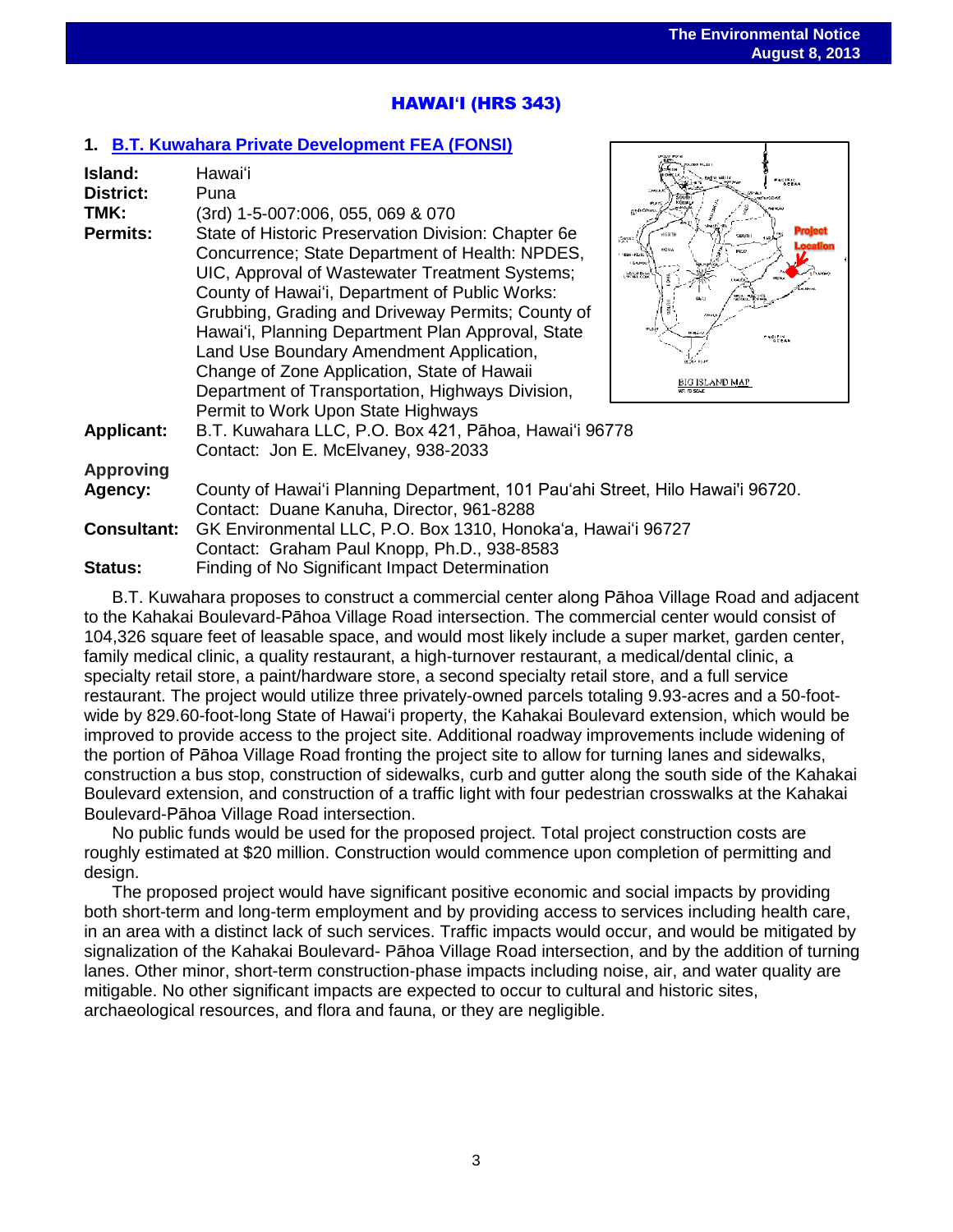# **2. [Kaloko Makai 2](http://oeqc.doh.hawaii.gov/Shared%20Documents/EA_and_EIS_Online_Library/Hawaii/2010s/2013-08-08-HA-5E-2ndDEIS-Kaloko-Makai-Volume-I.pdf) nd DEIS Volume 1 and [Volume 2](http://oeqc.doh.hawaii.gov/Shared%20Documents/EA_and_EIS_Online_Library/Hawaii/2010s/2013-08-08-HA-5E-2ndDEIS-Kaloko-Makai-Volume-2.pdf)**

| Island:         | Hawai'i                                             |
|-----------------|-----------------------------------------------------|
| District:       | North Kona                                          |
| TMK:            | (3) 7-3-09: 017, 025, 026, 028, and 63              |
| <b>Permits:</b> | State Land Use District Boundary Amendment,         |
|                 | Approval of Wastewater Treatment Facility,          |
|                 | <b>NPDES General Permit for Storm Water</b>         |
|                 | Associated with Construction Activity, NPDES        |
|                 | <b>Individual Permit for Storm Water Associated</b> |
|                 | with Construction Activity, NPDES for               |
|                 | Hydrotesting, NPDES for Dewatering, Noise           |
|                 | Permits, Air Quality Permits, Underground           |
|                 | Injection Control Permits, Certificate of Need      |
|                 | (for medical facilities), Well Construction and Pum |
|                 | HRS Historic Preservation, Incidental Take Licens   |



(ip Installation Permits, Chapter 6E, HRS Historic Preservation, Incidental Take License, Habitat Conservation Plan, Permits to Perform Work Within State Right-of-Way, Project District Rezoning, Subdivision, Plan Approval, Grading, Grubbing and Stockpiling Permits, Building Permits, Permit to Perform Work within County Right-of-Way, Utility Companies, Utility Service Requirements, and Permits Regarding Work on Utility Lines

**Applicant:** SCD-TSA Kaloko Makai, LLC, 1100 Alakea Street, 27th Floor, Honolulu, Hawaiʻi 96813 Contact: Jay Nakamura, 808-547-2226

# **Accepting**

| Authority: | State Land Use Commission, P.O. Box 2359, Honolulu, Hawai'i 96804. |
|------------|--------------------------------------------------------------------|
|            | Contact: Daniel Orodenker, 808-587-3822                            |

**Consultant:** Wilson Okamoto Corporation, 1907 S. Beretania Street, Suite 400, Honolulu, Hawaiʻi 96826. Contact: Earl Matsukawa, 808-946-2277

**Status:** Statutory 45-day public review and comment period starts; comments are due by September 23, 2013. Please send comments to the applicant, accepting authority and consultant.

A previous Draft EIS for this project was prepared and its notice of availability for public review and comment was published in the August 8, 2011 issue of the Office of Environmental Quality Control's (OEQC) *The Environmental Notice*. The public comment period for that Draft EIS ended on September 21, 2011.

Subsequent to the public comment period for the 2011 Draft EIS, certain aspects of the project description changed and additional studies were undertaken. Therefore, the Applicant prepared this Second Draft EIS to address those changes and to provide an additional opportunity for agency and public review and comment.

SCD - TSA Kaloko Makai, LLC proposes to develop Kaloko Makai on approximately 1,139 acres of undeveloped land in Kaloko and Kohanaiki, North Kona, Hawaiʻi. Kaloko Makai is identified as a Neighborhood Transit Oriented Development (TOD) in the Kona Community Development Plan and will include up to 5,000 new single- and multi-family residential lots varying in densities, up to 600,000 square feet of gross leasable area for commercial (office and retail) uses, light industrial uses, recreational facilities (e.g. parks, trails, open spaces), urgent care medical facility, hospital, business center with lodging, three school sites, a Dryland Forest Preserve, and associated infrastructure (e.g., new roadways, utilities, drainage, wastewater and potable water distribution systems). Affordable housing will be provided in accordance with County of Hawaiʻi requirements.

The proposed project is situated on lands within the State Land Use Conservation, Agricultural, and Urban Districts, necessitating a petition for State Land Use District Boundary Amendment to Urban for approximately 798 acres of land that is not currently within the State Land Use Urban District. The preparation of this EIS is being undertaken to address the proposed reclassification of the Conservation District lands, possible use of State lands or funds, anticipated use of County lands and/or funds in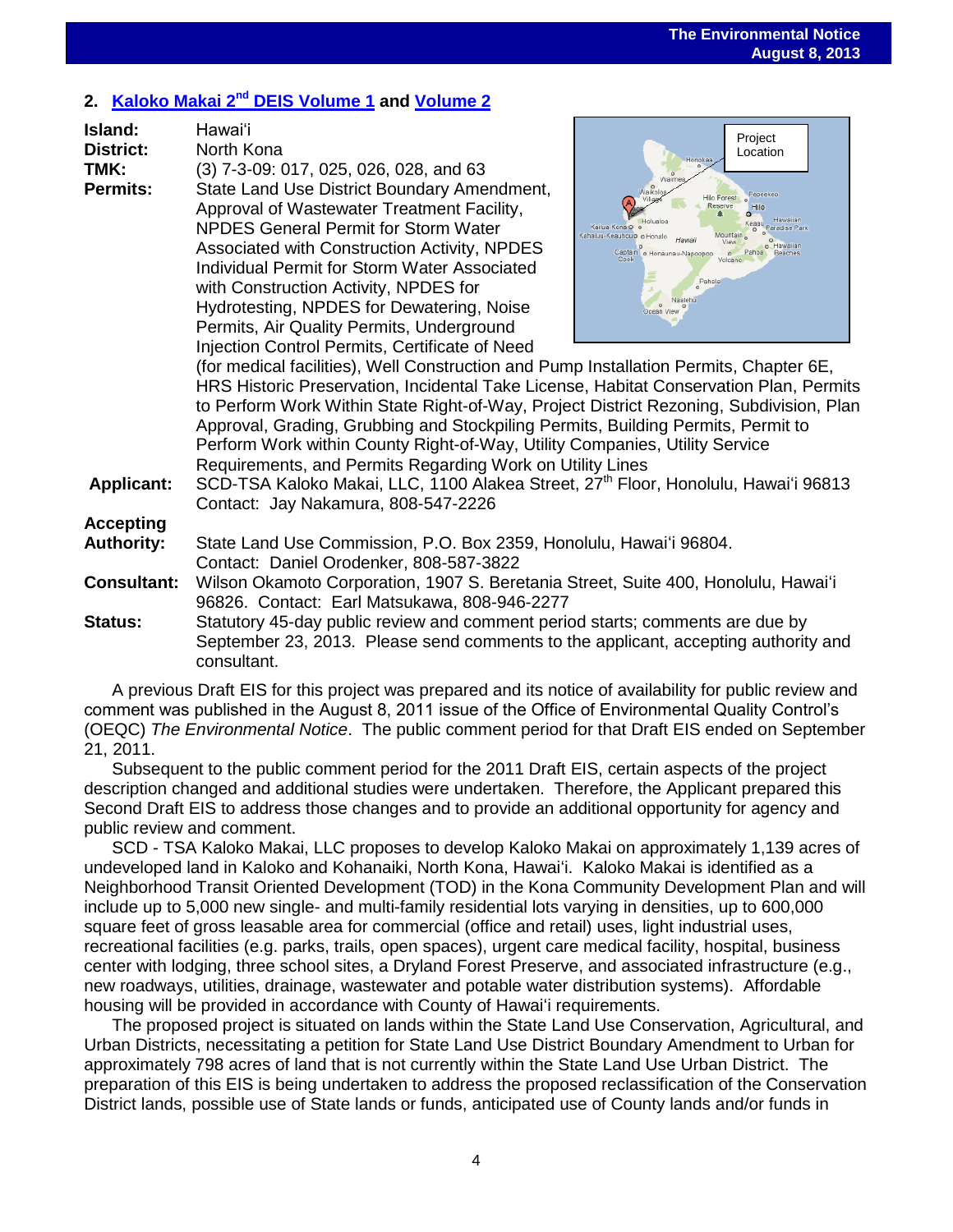connection with development of project elements, including, but not limited to, roadway, traffic, water, sewer, utility and drainage facilities affecting State and/or County roadways or other lands, and anticipated trail crossings, and the construction of a wastewater treatment plant.

# **3. [Magsalin Single-Family Residence](http://oeqc.doh.hawaii.gov/Shared%20Documents/EA_and_EIS_Online_Library/Hawaii/2010s/2013-08-08-HA-5E-DEA-Magsalin-Single-Family-Residence.pdf) DEA (AFNSI)**

| Island:<br><b>District:</b> | Hawai'i<br>Puna                                                                                                                  |
|-----------------------------|----------------------------------------------------------------------------------------------------------------------------------|
| TMK:                        | $(3)$ 1-4-028:007                                                                                                                |
| <b>Permits:</b>             | <b>Conservation District Use Permit (CDUP)</b>                                                                                   |
| <b>Applicant:</b>           | Shon Magsalin, P.O. Box 172, Ninole, Hawai'i<br>96773                                                                            |
| <b>Approving</b>            |                                                                                                                                  |
| Agency:                     | Office of Conservation and Coastal Lands, 1151<br>Punchbowl Room 131, Honolulu, HI 96816.<br>Contact: Michael Cain, 808-587-0048 |
| <b>Consultant:</b>          | Ron Terry, Geometrician Associates, PO Box 396,<br>Hilo, HI 96721; 808-969-7090                                                  |
| Status:                     | Statutory 30-day public review and comment period<br>September 9, 2013. Please send comments to the                              |



**Starts: comments are due by** and **comments** are due by e send comments to the applicant, approving agency and consultant.

The applicant proposes to build a one-story two-bedroom single family residence on post-and-pier with a developed area of 1365 square feet. This total includes a master bedroom, covered lanai, and an at-grade carport. Energy will be provided by a rooftop solar-voltaic system with a generator back-up. Access will be via an existing driveway off of Old Government Road.

The residence will be set back 58 feet from the shoreline, at an elevation of 30 to 35 feet above sea level. It is not in a tsunami or large-wave inundation zone. A parcel owned communally by the Waʻawaʻa subdivision owners separates the subject parcel from the pāhoehoe shelf along the coast. Public access to the shoreline is via a State-owned parcel in the Nānāwale Forest Reserve, 500 feet from the subject lot.

The applicant proposes to limit clearing to 5000 square feet. Approximately 80% of the hala trees will remain, and the applicant will clear out the weedy vegetation and plant additional hala fronting the Old Government Road.

An archaeological survey identified a retaining wall of indeterminate age, remnants of a hippy camp, and the base of a memorial erected to Dana Ireland. The monument itself no longer exists.

# LĀNA**ʻ**I (HRS 343)

# **4. Lānaʻi [Airport Runway Safety Area Improvement Project FEA \(FONSI\)](http://oeqc.doh.hawaii.gov/Shared%20Documents/EA_and_EIS_Online_Library/Lanai/2010s/2013-08-08-LA-5B-FEA-Lanai-Airport-Runway-Safety-Improments.pdf)**

| Island:   | Lāna'i                |
|-----------|-----------------------|
| District: | Maui                  |
| TMK:      | 2-4-9-002: Parcel 041 |

**Permits:** NHPA-Section 106 Consultation; ESA-Section 7 Consultation; Coastal Zone Management Federal Consistency Review; National Pollutant Discharge Elimination System, Notice of Intent (NOI) Form C – Construction Storm Water Permit

# **Proposing/Determination**

**Agency:** State of Hawaiʻi, Department of Transportation - Airports Division, 400 Rodgers Boulevard, 7th

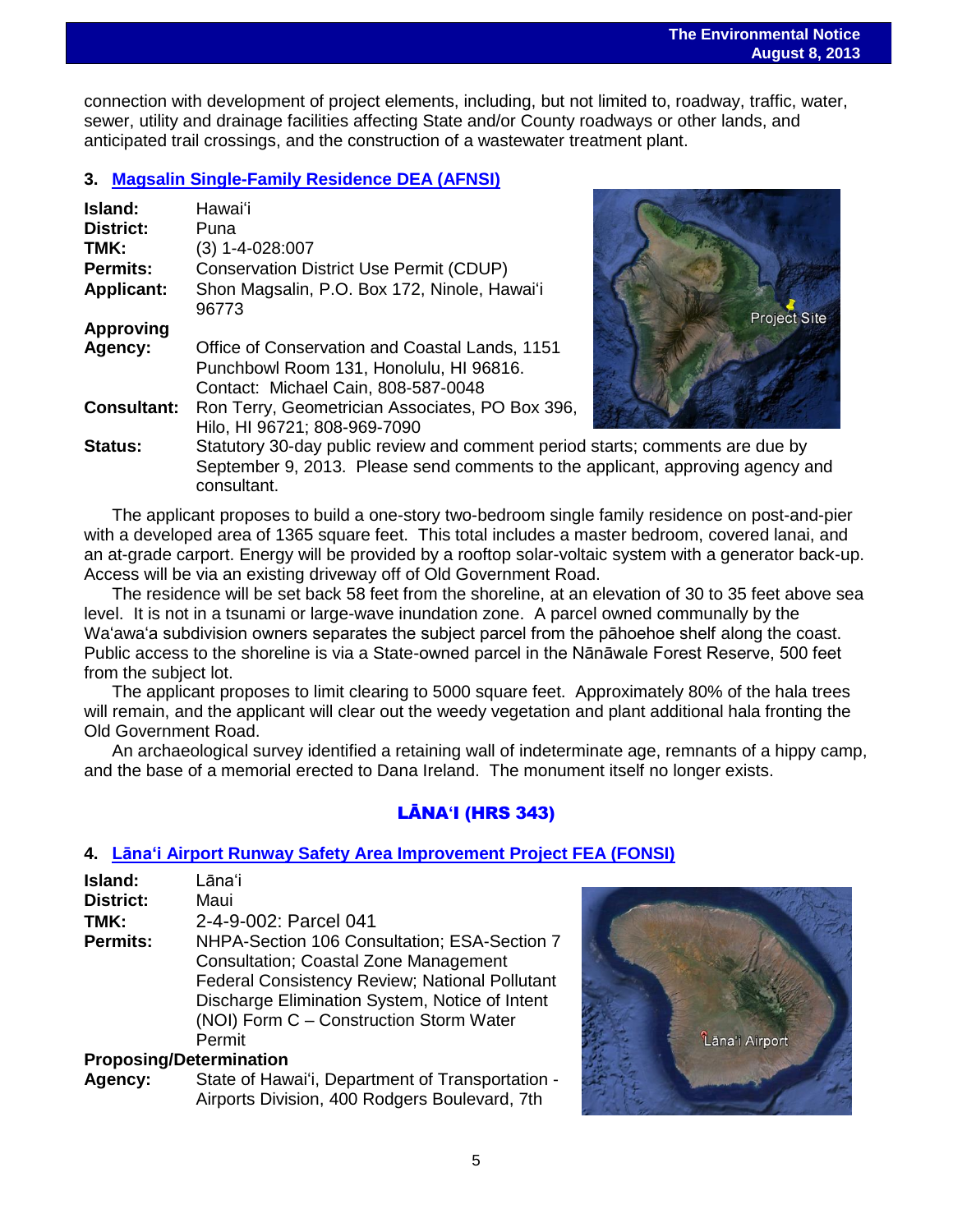|         | Floor, Honolulu, HI 96819-1880. Contact: Evan Kimoto, (808) 838-8803                           |  |
|---------|------------------------------------------------------------------------------------------------|--|
|         | <b>Consultant:</b> R.M. Towill Corporation, 2024 N. King Street, Suite 200, Honolulu, HI 96819 |  |
|         | Contact: Brian Takeda, (808) 842-1133                                                          |  |
| Status: | Finding of No Significant Impact Determination                                                 |  |

The State Department of Transportation, Airports Division (HDOT), proposes to construct runway improvements at the Lāna'i Airport. The purpose of the proposed project is to place fill material in the runway safety area (RSA) at the south end of the existing runway to comply with Federal Aviation Administration (FAA) airport safety design requirements.

The proposed action will involve grading activities and the placement of fill material at the south end of the Lāna'i Airport runway to correct non-compliant grades in the runway safety area. The fill material will be acquired through grading and excavation of the approximately 250 acres of airport property surrounding the airfield. Approximately 1 million cubic yards of soil will be needed to fill a roughly 31 acre area that includes the runway safety area and adjacent areas to the acceptable slope.

Related improvements will include the installation of a new aircraft blast pad at the south end of Runway 3-21, the installation of perimeter fencing to encompass the improved RSA, the relocation of existing navigational aids (NAVAIDS), and the removal of fencing and relocation of an irrigation water line out of the existing RSA area to accommodate the planned improved area.

# MOLOKA**ʻ**I (HRS 343)

## **5. [Kiowea Park Phase II Improvements, Kalamaʻula](http://oeqc.doh.hawaii.gov/Shared%20Documents/EA_and_EIS_Online_Library/Molokai/2010s/2013-08-08-MO-5E-FEA-Kiowea-Park-Improvements-Phase-II-Kalamaula.pdf) FEA (FONSI)**

| Island:            | Molokaʻi                                                                                                                                |                      |  |
|--------------------|-----------------------------------------------------------------------------------------------------------------------------------------|----------------------|--|
| <b>District:</b>   | Kalama'ula                                                                                                                              |                      |  |
| TMK:               | (2) 5-2-009:018 (portion)                                                                                                               |                      |  |
| <b>Permits:</b>    | Building, Electrical and Plumbing Permits                                                                                               |                      |  |
| <b>Applicant:</b>  | Kalama'ula Homesteaders Association, P.O.<br>Box 1025, Kaunakakai, HI 96748<br>Contact: Gayla Haliniak-Lloyd, (808) 553-<br>5393        | Kiowea Park Phase II |  |
| <b>Approving</b>   |                                                                                                                                         |                      |  |
| Agency:            | Department of Hawaiian Home Lands, Land Management Division, P.O. Box 1879,<br>Honolulu, HI 96707. Contact: Linda Chinn, (808) 620-9500 |                      |  |
| <b>Consultant:</b> | Architectural Drafting Service, P.O. Box 1718, Kaunakakai, HI 96748                                                                     |                      |  |
|                    | Contact: Luigi Manera, Principal, (808) 553-9045                                                                                        |                      |  |
| <b>Status:</b>     | Finding of No Significant Impact Determination                                                                                          |                      |  |

The Kiowea Park Phase II Improvements include a 4,000 sq. ft. pavilion located 135 feet from the shoreline, with two restrooms, certified kitchen and office; new septic system; and parking and drainage improvements, in an existing, previously graded and developed community park on Hawaiian Home Lands. Existing facilities (ca. 1950's) include a 700 sq. ft. covered pavilion, a 320 sq. ft. restroom and shower facility, barbecue grills, cesspool, and parking lot, and site utilities. In the late 1990's, Phase I included grading and fill, installation of irrigation and landscaping, and upgrading of cesspool to septic system. Kalamaʻula Homesteaders Association was granted a license in 2010 to manage the area and has revived Phase II, as park facilities are insufficient to serve the needs of park users. A new pavilion and restrooms will relieve pressure on existing facilities, locate new facilities further inland from coastal hazards, and better serve the recreational needs of the community. Mitigation measures included avoiding construction in sensitive areas, including within 135 feet of the shoreline and in the AE flood zone; on site monitoring during all ground disturbing activities, and best management practices for control of dust, noise, storm water and construction waste. Energy and water conservation measures will be implemented and native plants will be used for landscaping.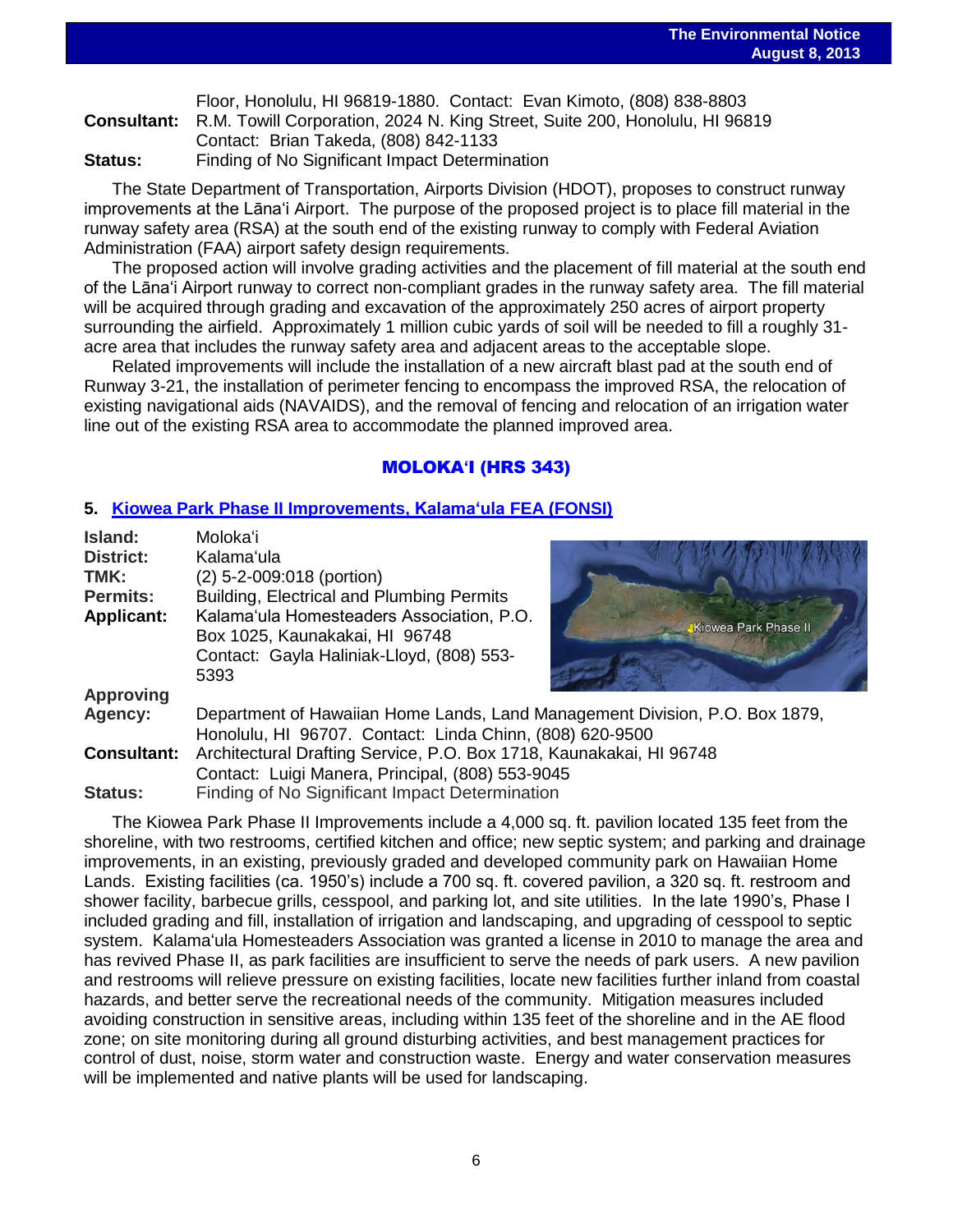# O**ʻ**AHU (HRS 343)

### **6. [Honolulu Harbor Pier 12 & 15 Improvements](http://oeqc.doh.hawaii.gov/Shared%20Documents/EA_and_EIS_Online_Library/Oahu/2010s/2013-08-08-OA-5B-FEA-Honolulu-Harbor-Piers-12-and-15-Improvements.pdf) FEA (FONSI)**

| Island:            | Oʻahu                                            |  |  |  |  |
|--------------------|--------------------------------------------------|--|--|--|--|
| <b>District:</b>   | Honolulu                                         |  |  |  |  |
| TMK:               | 2-1-001:043, 044, 045, 055, 056                  |  |  |  |  |
| <b>Permits:</b>    | Department of the Army, Section 10               |  |  |  |  |
|                    | <b>Proposing/Determination</b>                   |  |  |  |  |
| Agency:            | Department of Transportation, Harbors Division   |  |  |  |  |
|                    | (DOT-H), Hale Awa Ku Moku Building, 79 S.        |  |  |  |  |
|                    | Nimitz Highway, Honolulu, HI 96813-4898.         |  |  |  |  |
|                    | Contact: Sharilyn Ikeda, (808) 586-2458          |  |  |  |  |
| <b>Consultant:</b> | Kimura International, 1600 Kapi'olani Boulevard, |  |  |  |  |
|                    | Suite 1610, Honolulu, HI 96814                   |  |  |  |  |
|                    | Contact: Leslie Kurisaki, (808) 944-8848         |  |  |  |  |
| Status:            | Finding of No Significant Impact Determination   |  |  |  |  |



The State of Hawaiʻi Department of Transportation, Harbors Division (DOT-H) proposes to construct new berthing and mooring improvements and utilities at Piers 12 and 15 in Honolulu Harbor. The improvements will accommodate two spill response boats and one spill response barge operated by the Marine Spill Response Corporation (MSRC) and the Clean Islands Council (CIC), non-profit entities that provide mandatory oil spill response, prevention, and training within the State. These three spill response vessels are being temporarily berthed at Pier 35, but a permanent location that allows quick access to potential incident areas is needed.

Piers 12 and 15 provide an optimal location in central Honolulu Harbor, the hub of the State's maritime industry with a high volume of ship traffic. By berthing the spill responders at Piers 12 and 15, they will also be in close proximity to other emergency responders (e.g., Hawaiʻi Spill Response Center at Sand Island, fire boat at Pier 15, salvage divers at Pier 13, U.S. Coast Guard at Sand Island), enhancing overall response capability. The need for a permanent berthing location for MSRC and CIC has been accelerated by the State's proposed Kapālama Container Terminal project. This high priority project will result in a series of harbor relocations, including displacing MSRC and CIC from their temporary berth at Pier 35. However, the need for permanent and dedicated berthing for the spill responders exists independent of any other harbor project.

The proposed improvements at Piers 12 and 15 will consist of new berthing and mooring structures with appropriate fender systems. Due to the poor condition of the existing piers, a structural slab on piles will be constructed over the existing bulkhead. The structural slab will not be connected to and will not impose a load on the existing bulkhead. The slab will connect to pile-supported loading platforms and mooring dolphins used to berth the MSRC and CIC vessels. In response to concerns by federal resource agencies about pile driving impacts to coral, the Pier 12 berthing structure has been modified since publication of the Draft EA. The new Pier 12 design extends the berthing structure out 15 feet further than was originally proposed, to a total of 35 feet from the existing bulkhead. This redesign came about only after extensive negotiation between DOT-H and American Marine, the users of adjacent Pier 13. The new design reduces the clearance between Piers 12 and 13 and requires American Marine to modify its operations. However, the new design has significantly reduced impact to coral in the area.

At Pier 15, the loading platforms and mooring dolphins will also be located 35 feet from the existing bulkhead. The project will demolish a portion of an existing shed building in order to provide additional room for truck access. There will be no impact to the existing fire boat pier or fire crew building. The project will also remove portions of ten abandoned concrete piles and debris located along the sea floor adjacent to Pier 15. The proposed action does not include dredging at either pier. An application for a Department of the Army (DA) permit in accordance with Section 10 of the Rivers and Harbors Act has been filed with the U.S. Army Corps of Engineers.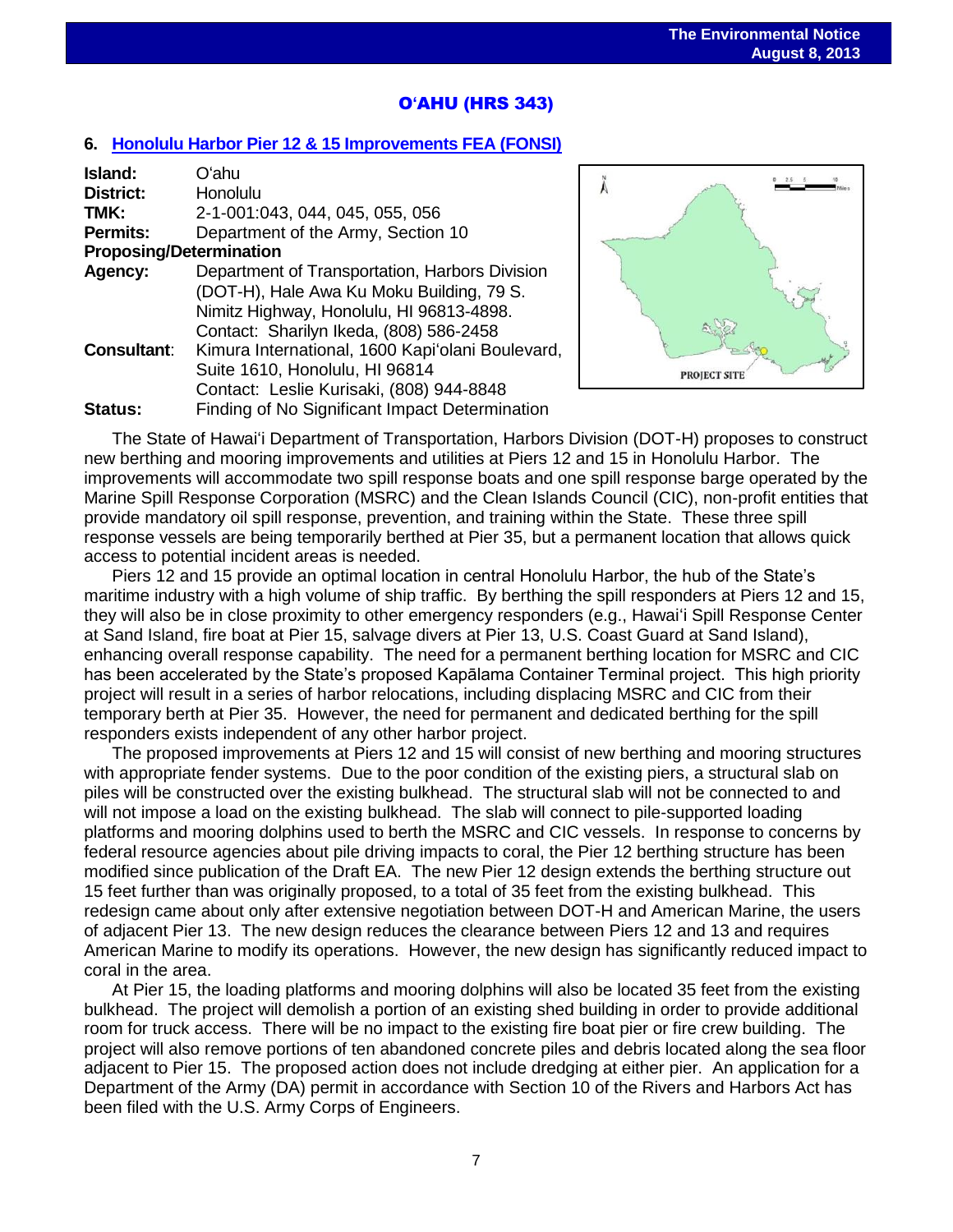# **7. Kalaeloa Barbers [Point Harbor Fuel Pier EISPN](http://oeqc.doh.hawaii.gov/Shared%20Documents/EA_and_EIS_Online_Library/Oahu/2010s/2013-08-08-OA-5B-EISPN-Kalaeloa-Barbers-Point-Harbor-Fuel-Pier.pdf)**

| Island:<br><b>District:</b>                                 | Oʻahu<br>Ewa                                                                                                                                                                                                                                       |                        |  |
|-------------------------------------------------------------|----------------------------------------------------------------------------------------------------------------------------------------------------------------------------------------------------------------------------------------------------|------------------------|--|
| TMK:                                                        | (1) 9-1-014: 024 (portion), 025, & 038 and<br>(1) 9-1-074: 037 (portion) & 038 (portion)                                                                                                                                                           |                        |  |
| <b>Permits:</b>                                             | Rivers and Harbors Act Section 10 & 408; Marine<br>Protection, Research<br>and Sanctuaries Act (MPRSA) Section 102, 103, &<br>108; Endangered Species Act Section 7, Clean                                                                         | <b>PROJECT</b><br>SITE |  |
|                                                             | Water Act Section 401, 402, & 404, Clean Air Act,<br>Coastal Zone Management Act, National Historic<br>Preservation Act Section 106, Fish and Wildlife<br>Coordination Act, RCRA / CERCLA / TOSCA, Noise                                           |                        |  |
|                                                             | Control Act, Department of Health (DOH) 401 Water Quality Certification, DOH National<br>Pollutant Discharge Elimination System Permit, DOH Hazardous Waste Treatment,<br>Storage, and Disposal Permit, Chapter 6E-42 Historic Preservation Review |                        |  |
| <b>Proposing</b><br>Agency:                                 | Hawai'i Department of Transportation, Harbors Division, 79 S. Nimitz Highway,<br>Honolulu, HI 96813. Contact: Dean Watase, (808) 587-1883                                                                                                          |                        |  |
| <b>Accepting</b><br><b>Authority:</b><br><b>Consultant:</b> | Governor, State of Hawai'i (c/o Office of Environmental Quality Control)<br>Group 70 International, Inc., 925 Bethel St., 5 <sup>th</sup> Floor, Honolulu, HI 96813<br>Contact: Barbara Natale, (808) 441-2117                                     |                        |  |
| <b>Status:</b>                                              | Statutory 30-day consultation period starts, ending September 9, 2013. Send comments to<br>the proposing agency, accepting authority, and consultant.                                                                                              |                        |  |

Kalaeloa Barbers Point Harbor is the second busiest harbor after Honolulu Harbor. It is the primary harbor that accommodates interisland distribution of liquid-bulk cargo (i.e., fuel). It is anticipated that the need for various fuel products in Hawai'i will continue to increase. To address this, previous master plans and the *Statewide Fuel Facilities Development Plan* recommend the construction of a dedicated Fuel Pier at Piers 3 and 4. The proposed Fuel Pier will be implemented as part of the State of Hawai'i "New Day" initiatives. State Department of Transportation, Harbors Division is preparing the *Kalaeloa Barbers Point Harbor Fuel Pier Development Plan* to design a dedicated Fuel Pier to accommodate the various types of fuel and feedstock shipments that serve and could potentially serve the State's fuel and energy markets. The plan will recommend pier infrastructure improvements to address projected increases in fuel imports and exports. The Draft EIS will evaluate direct impacts associated with the proposed action and its alternative actions, as well as indirect and cumulative impacts associated with its construction and long- term operation.

# **8. [Maʻakua Well Unit No. 2 DEA \(AFNSI\)](http://oeqc.doh.hawaii.gov/Shared%20Documents/EA_and_EIS_Online_Library/Oahu/2010s/2013-08-08-OA-5B-DEA-Maakua-Wells-Unit-Number-2.pdf)**

| Island:          | Oʻahu                                                                                                                                                                                                                                  |
|------------------|----------------------------------------------------------------------------------------------------------------------------------------------------------------------------------------------------------------------------------------|
| <b>District:</b> | Ko'olauloa                                                                                                                                                                                                                             |
| TMK:             | $(1)$ 5-4-005: por. 001                                                                                                                                                                                                                |
| <b>Permits:</b>  | Conservation District Use Permit, Permit for Use of<br>State Lands, Water Use Permit, Pump Installation<br>Permit, Well Construction Permit, National<br><b>Pollutant Discharge Elimination System (NPDES)</b><br>Permit, Noise Permit |

# **Proposing/Determination**

**Agency:** Board of Water Supply, City & County of Honolulu, 630 S. Beretania St., Honolulu, HI 96843. Contact: Rian Adachi, (808) 748-5943, radachi@hbws.org

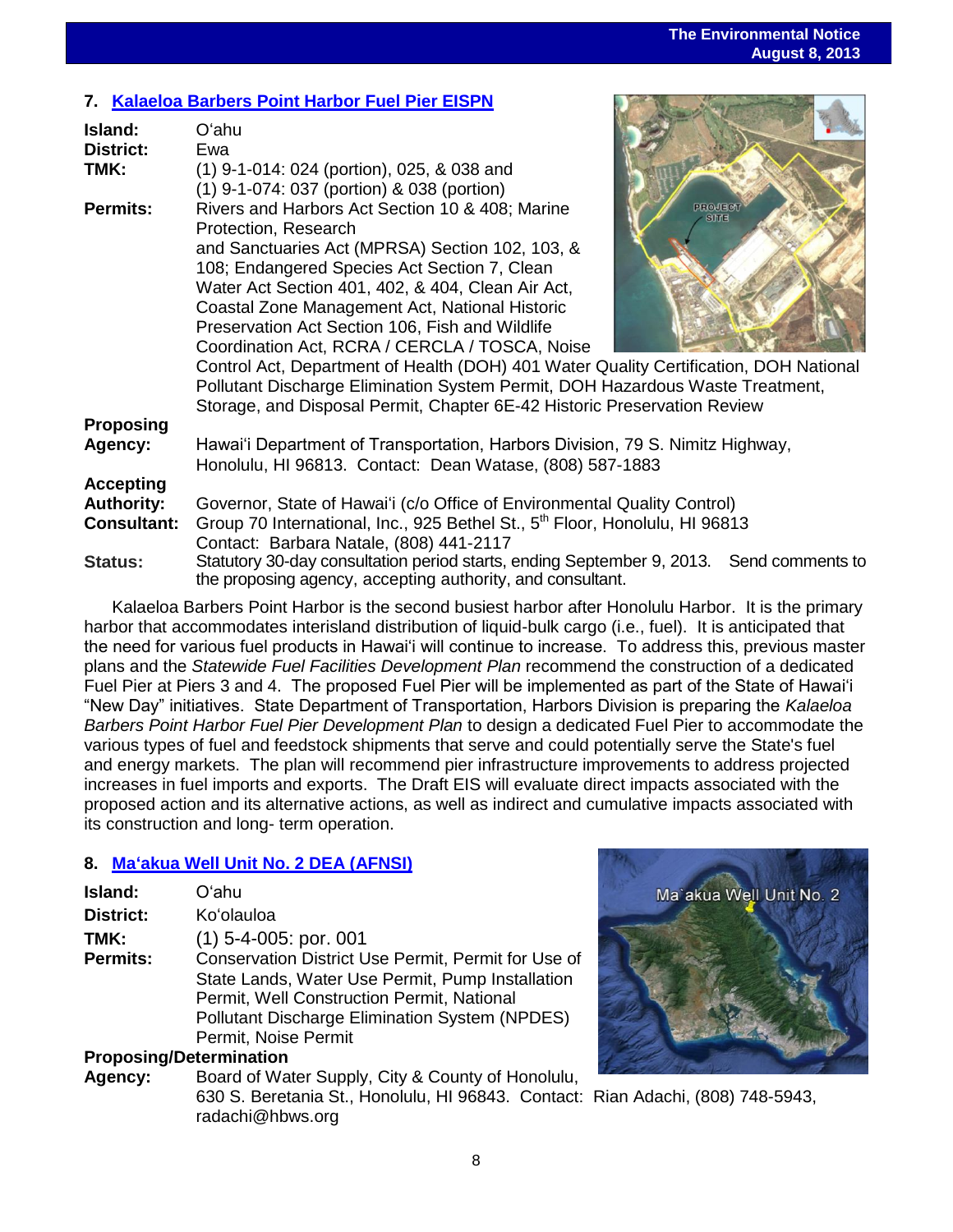# **Consultant:** R.M. Towill Corporation, 2024 N. King Street, Suite 200, Honolulu, Hawai'i 96819-3494 Contact: Chester Koga, (808) 842-1133, chesterk@rmtowill.com

**Status:** Statutory 30-day public review and comment period starts, comments are due by September 9, 2013. Please send comments to the proposing/determination agency and consultant.

The Honolulu Board of Water Supply (BWS) proposes to develop the Ma'akua Well Unit No. 2 to act as a second well when peak demand is exceeded for Unit No. 1 and to improve reliability of the station. The new well will be constructed adjacent to an existing well on a 1-acre site. Access to the well site is from Kamehameha Highway in Hauʻula. No increase in potable water yield from the site will be required. An Erosion Control Plan (ECP) will provide measures to control storm-water runoff on the project. NPDES permits for the discharge of effluent into State receiving waters may be required for hydrotesting and well test water. A Best Management Practices (BMPs) Plan will also be prepared to mitigate potential discharges of pollutants into receiving waters. The direct impacts related to construction activities will be contained within the property and should not create any indirect, secondary or cumulative impacts within the property or to adjacent properties. Once the well is placed into operations, maintenance will be performed by BWS personnel on a periodic basis.

The proposed well development is not expected to result in significant adverse impacts to geology, soils, hydrology, stream flow, biological resources, air quality, natural hazards, cultural resources, socioeconomics, or land uses as the site was previously graded and is currently fenced. Minimal impacts may consist of minor traffic, noise and air quality disturbances to occasional hikers and hunters that may traverse the immediate surrounding area of the site. Local residents, however, are not anticipated to be adversely affected.

# COASTAL ZONE MANAGEMENT NOTICES

### **Special Management Area (SMA) Minor Permits**

The SMA Minor permits below have been approved (HRS 205A-30). For more information, contact the county/state Planning Department. Honolulu (768-8014); Hawaiʻi (East Hi, 961-8288; West Hi, 323-4770); Kauaʻi (241-4050); Maui (270-7735); Kakaʻako or Kalaeloa Community Development District (587-2841).

| <b>Location (TMK)</b>                  | <b>Description (File No.)</b>                                                                                                                                              | <b>Applicant/Agent</b>                                           |
|----------------------------------------|----------------------------------------------------------------------------------------------------------------------------------------------------------------------------|------------------------------------------------------------------|
| Hawai'i: North Kona (7-8-014: 001)     | Placement of a Mobile RV Educational and<br>Concessions Trailer (SMM 13-276)                                                                                               | The Kohala Center                                                |
| Hawai'i: Waiakea, Hilo (2-1-007: 003)  | Establishment of a Marine Parts Office in One<br>Half of the Existing Duplex, Conversion of the<br>Open Carport to Storage and Construction of<br>a Boathouse (SMM 13-277) | Boathouse Hawai'i, Inc. -<br>Dwayne & Laurie Glaspey,<br>Lessees |
| Maui: Makena (2-1-007: 092)            | Install Water and Sewer Laterals (SM2)<br>20070085)                                                                                                                        | ATC Makena Land SF2, LLC                                         |
| Maui: Paia (2-6-002: 010)              | Temporary Private Event (SM2 20130077)                                                                                                                                     | Maui Cyclery                                                     |
| Maui: Kihei (2-2-002: 072)             | Photovoltaic Carports (SM2 20130080)                                                                                                                                       | HNU-Energy                                                       |
| Maui: Lahaina (4-1-002: 008)           | Drainage System-Heavy Runoff (SM2)<br>20130081)                                                                                                                            | <b>Byron Lusk</b>                                                |
| Maui: Haiku (2-7-004: 046)             | Construction Farm Dwelling (SM2 20130082)                                                                                                                                  | Scott & Rhonda Sanchez                                           |
| Maui: (4-5-002: 009)                   | Retail Alteration (SM2 20130083)                                                                                                                                           | Sterling Inc - Kay Jewelers                                      |
| Maui: Hana (1-3-005: 034)              | Septic System Improvements (SM2 20130084)                                                                                                                                  | Timothy D Everett                                                |
| O'ahu: Kaka'ako (2-1-059: 001 and 003) | Entertainment and Training Facilities (SMA/13-3)                                                                                                                           | Ali'i International Services,<br>LLC/James Owen                  |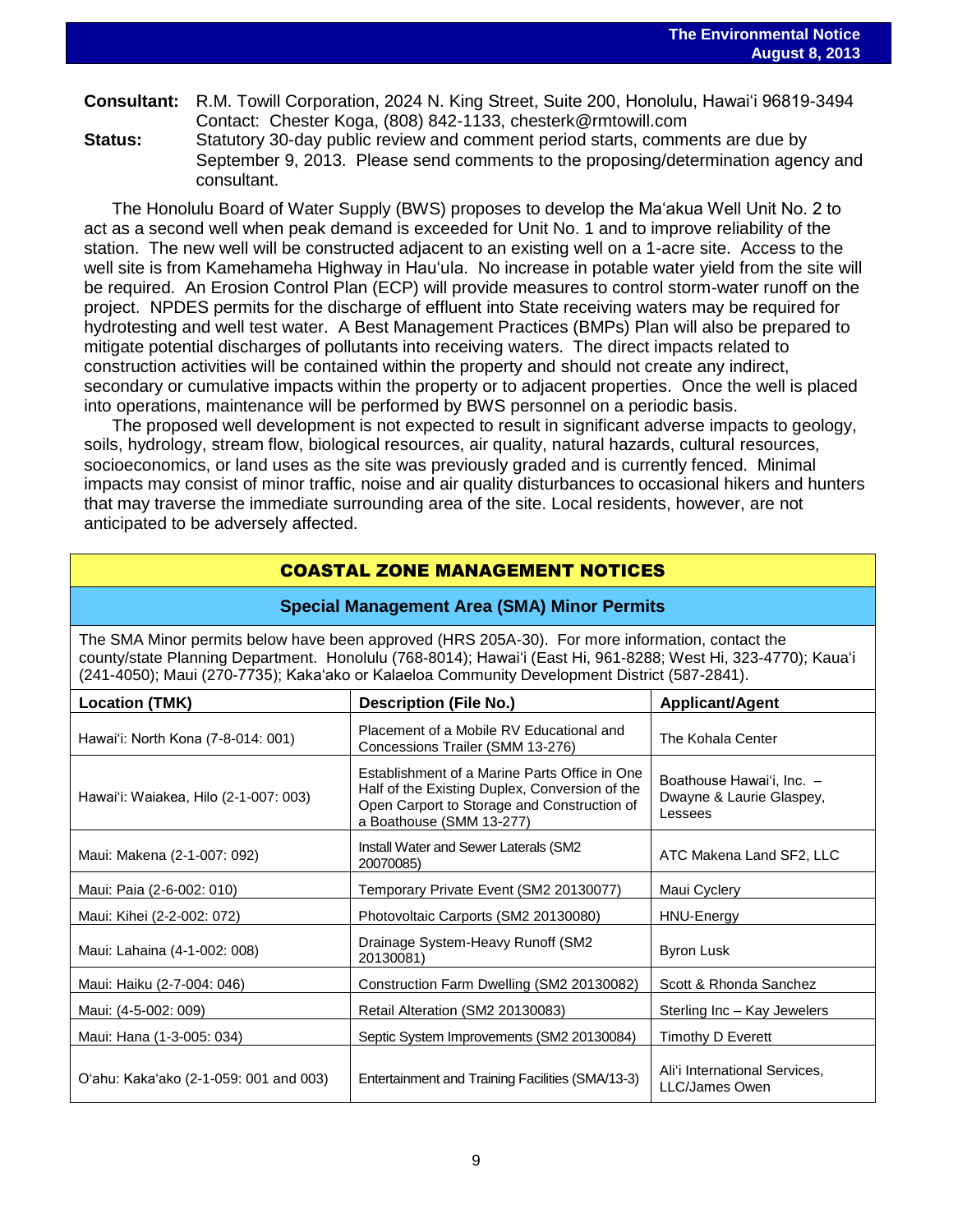# SHORELINE NOTICES

i<br>I

## **Shoreline Certification Applications**

The shoreline certification applications above are available for review at the DLNR Offices on Kauaʻi, Hawaiʻi, Maui, and Honolulu, 1151 Punchbowl Street, Room 220 (HRS 205A-42 and HAR 13-222-12). All comments shall be submitted in writing to the State Land Surveyor, 1151 Punchbowl Street, Room 210, Honolulu, HI 96813 and postmarked no later than 15 calendar days from the date of the public notice of the application. For more information, call Ian Hirokawa at 587-0420.

| File No. | Date    | Location                                                                                                                                                                                                                                                                                              | <b>Applicant/Owner</b>                                              | TMK                               |
|----------|---------|-------------------------------------------------------------------------------------------------------------------------------------------------------------------------------------------------------------------------------------------------------------------------------------------------------|---------------------------------------------------------------------|-----------------------------------|
| MA-552   | 7/17/13 | Lots 3, 4, 5 and 6 of the Maui Prince Hotel<br>Subdivision being portions of Land Patent<br>Grant S-15,029 to Ulupalakua Ranch, Inc. and<br>Royal Patent Grant Number 835 to Mahoe<br>situate at Maluaka, Honua'ula, Makawao, Maui<br>Address: 5400 Makena Alanui Drive<br>Purpose: Shoreline setback | Austin, Tsutsumi &<br>Associates, Inc./ ATC<br>Makena Holdings, LLC | 2-1-006:057.<br>059, 111 &<br>112 |
| MO-163   | 7/15/13 | A portion of Grant 677 to Waha situate at<br>Pukoo, Molokai<br>Address: Kamehameha V Highway<br>Purpose: Building setback and other permitting<br>purposes                                                                                                                                            | Newcomer-Lee Land<br>Surveyors, Inc./Lisa<br>Harper                 | 5-7-007:024                       |

## **Shoreline Certifications and Rejections**

The shoreline notices below have been proposed for certification or rejection by DLNR (HRS 205A-42 and HAR 13-222-26). Any person or agency who wants to appeal shall file a notice of appeal in writing with DLNR no later than 20 calendar days from the date of this public notice. Send the appeal to the Board of Land and Natural Resource, 1151 Punchbowl Street, Room 220, Honolulu, HI 96813.

| File No. | <b>Proposed/Rejected</b>                   | Location                                                                                                                                                                                                               | <b>Applicant/Owner</b>                                                 | <b>TMK</b>                      |
|----------|--------------------------------------------|------------------------------------------------------------------------------------------------------------------------------------------------------------------------------------------------------------------------|------------------------------------------------------------------------|---------------------------------|
| MA-545   | <b>Proposed Shoreline</b><br>Certification | Lot 2-A and Lot 3 Kaonoulu Beach Lots<br>situate at Kaonoulu, Kihei, Maui<br>Address: 640 South Kihei Road<br>Purpose: Determine shoreline setback                                                                     | ControlPoint<br>Surveying, Inc./<br>County of Maui                     | $3-9-$<br>001:147 &<br>por. 015 |
| MA-547   | <b>Proposed Shoreline</b><br>Certification | A portion of Royal Patent 8140, Land<br>Commission Award 5230 to<br>Keaweamahi situate at Pulehunui, Kula,<br>Maui<br>Address: 12 South Kihei Road<br>Purpose: SMA Minor application for site<br>drainage improvements | Marie Kimmey/<br>Ma'alaea Surf AOAO                                    | $3 - 8 -$<br>013:006            |
| HA-458   | <b>Proposed Shoreline</b><br>Certification | Lot 47 Puako Beach Lots, Grant 13,488<br>to Charles Harold Silva & Maude<br>Keumauma Mana Silva, Waimea, South<br>Kohala, Hawai'i<br>Address: 69-1766 Puako Road<br>Purpose: County permits                            | Wes Thomas<br>Associates/<br>Stephen T. Hurwitz &<br>Robert P. Chancer | $6 - 9 -$<br>004:005            |
| OA-1506  | Rejection                                  | Lot 19 Section "E" Extension No. 1,<br>Kawailoa Beach Lots, portion of R.P.<br>4475 L.C. Aw. 7713, Ap.33 to V.<br>Kamamalu<br>Address: 61-815 Papailoa Road<br>Purpose: Determine setback line                         | Arden T. Torcuato/<br>Katrina Chandler                                 | $6 - 1 -$<br>004:096            |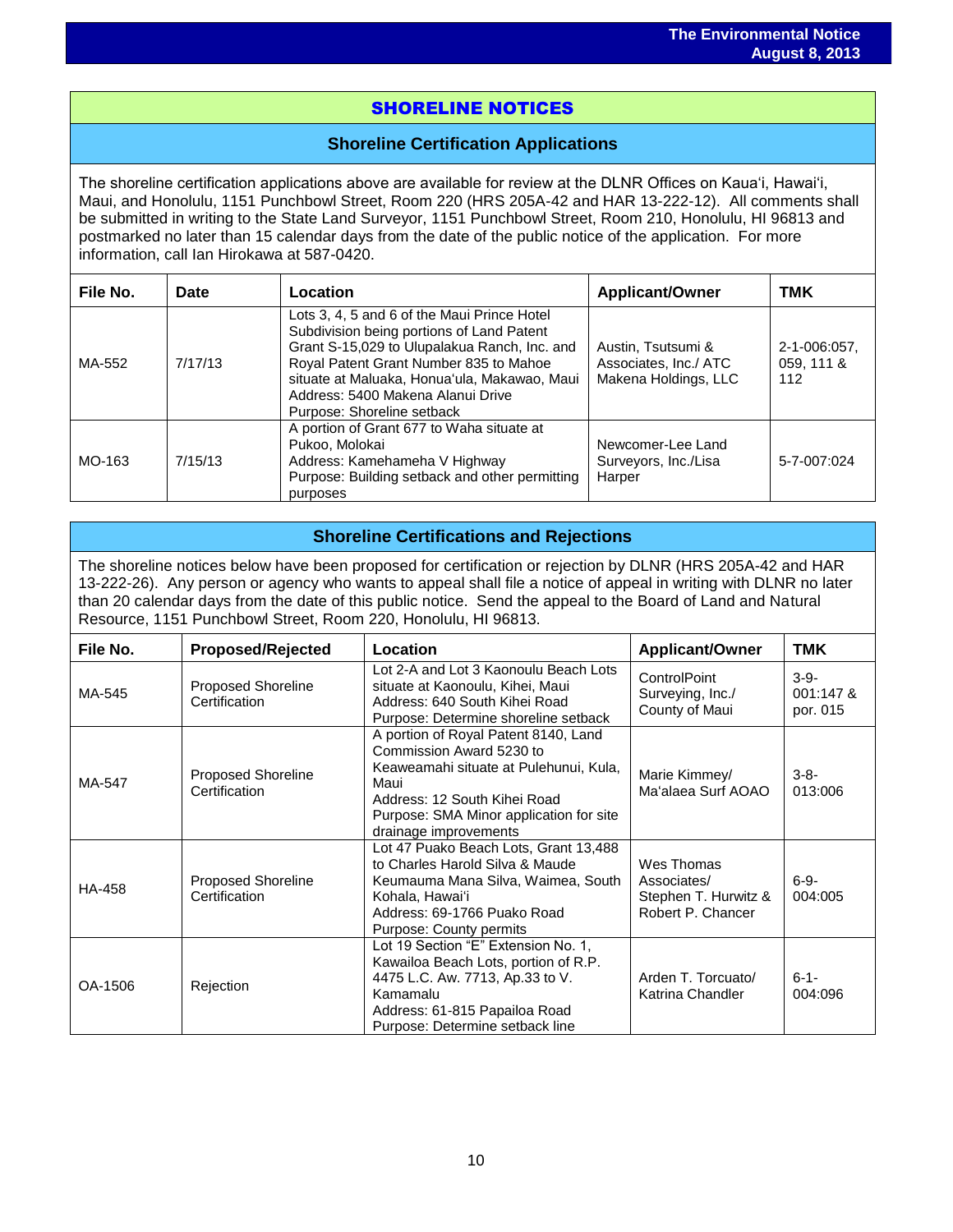| OA-1507 | Rejection | Lot 1 & Lot 54-F of Land Court<br>Application 1002 (Maps 2 & 8),<br>Kaneohe, Ko'olaupoko, O'ahu<br>Address: 45-002 Lilipuna Road<br>Purpose: Establish 40-ft shoreline<br>setback line | Imata & Associates.<br>Inc.<br>Sevath Tanaka      | 4-5-<br>001:039      |
|---------|-----------|----------------------------------------------------------------------------------------------------------------------------------------------------------------------------------------|---------------------------------------------------|----------------------|
| HA-459  | Rejection | Lot 2, portion of R.P. 8217, L.C. Aw.<br>3660 to John P. Munn<br>Address: 76-6206 Ali'i Drive<br><b>Purposes: County permits</b>                                                       | Wes Thomas<br>Associates/<br><b>Rocky Gentner</b> | $7 - 6 -$<br>016:030 |

## **CONSERVATION DISTRICT USE APPLICATIONS**

Persons interested in commenting on the following Conservation District Use Application or interested in receiving notification of determinations on Conservation District Use Applications must submit comments and requests to the Department of Land and Natural Resources. Notification requests must include the following information: 1) Name and address of the requestor; 2) The application for which the requestor would like to receive notice of determination; and 3) The date the notice was initially published in the Environmental Notice. Send comments and requests to: Department of Land and Natural Resources, Office of Conservation and Coastal Lands, P.O. Box 621, Honolulu, HI, 96809. DLNR will make every effort to notify those interested in the subject CDUAs. However, DLNR is not obligated to notify any person not strictly complying with the above requirements. For more information, please contact the Office of Conservation and Coastal Land's staff listed for each project.

### **PROJECT:**

**File No.:** CDUA KA-3679 **TMK:** (4) 4-9-006:011 **343, HRS Determination:** Exempt

# **PROJECT:**

**TMK:** (3) 4-4-016:003

**Name of Applicant:** Kauai Makai LLC, c/o Howard Siegal **Location:** Kawaihau District, Island of Kauaʻi **Proposed Action:** Landscaping and Land Management **Applicant's Contact:** Max Graham, Jr., (808) 246-6962 **OCCL Staff Contact:** Alex J. Roy, (808) 587-0316

**File No.:** CDUA HA-3683 **Name of Applicant:** State Department of Transportation **Location:** Mauna Kea State Recreation Area, Hamakua District, Island of Hawaii **Proposed Action:** Saddle Road Maintenance Baseyard **343, HRS Determination:** Finding of No Significant Impact (FONSI) published by the Department of Transportation, April 8, 2013 **Applicant's Contact:** Chester Koga, R.M. Towill Corp., (808) 842-1133 **OCCL Staff Contact:** Michael Cain, (808) 587-0048

**The Environmental Notice**

**August 8, 2013**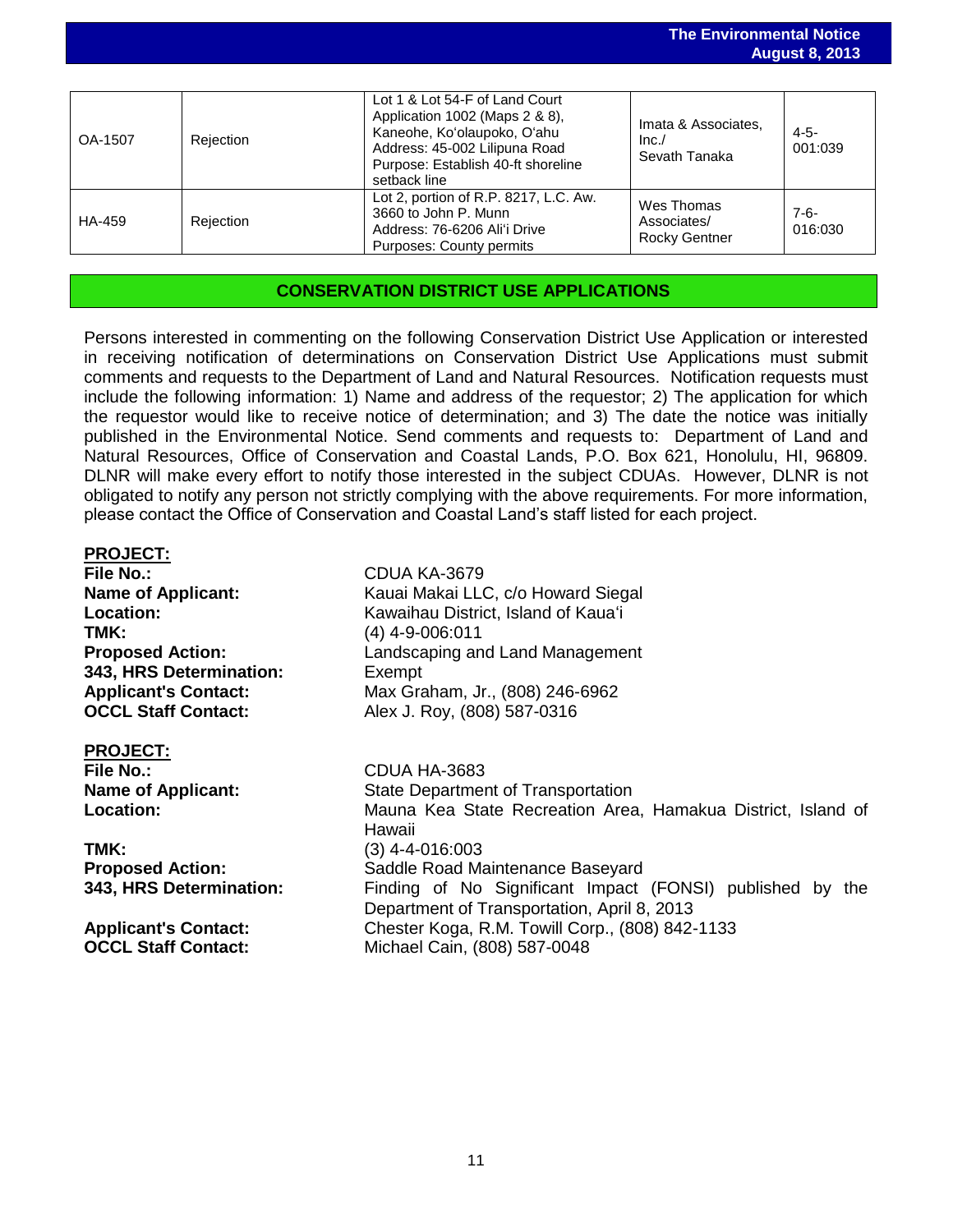# NEPA NOTICE

i<br>I

### **1. [Dillingham Waterline for Kaʻena Point Satellite Tracking Station](http://oeqc.doh.hawaii.gov/Shared%20Documents/EA_and_EIS_Online_Library/NEPA%20and%20Other%20Documents/2013-08-08-OA-NEPA-DEA-Dillingham-Waterline-for-Kaena-Point-Satellite-Tracking-Station.pdf) DEA and Draft FONSI**

| Island:<br><b>District:</b><br>TMK:<br><b>Permits:</b> | O'ahu<br>Wai'anae and North Shore<br>(1) 6900-4019, 4021, 5007, 5005, 1004, 5006<br><b>None</b><br>Dillingham Waterline Project                                                                                                                                      |  |
|--------------------------------------------------------|----------------------------------------------------------------------------------------------------------------------------------------------------------------------------------------------------------------------------------------------------------------------|--|
| <b>Proposing/Approving</b>                             |                                                                                                                                                                                                                                                                      |  |
| Agency:                                                | United States Air Force, Detachment 3, 21 <sup>st</sup> Space<br>Operations Squadron, Ka'ena Point Satellite Tracking<br>Station, P.O. Box 868 Wai'anae, HI 96792<br>Contact: Lance Hayashi, 808-697-4314                                                            |  |
| <b>Consultant:</b>                                     | HDR, 184 Creekside Park, Suite 100, Spring Branch, TX<br>78070<br>Contact: Stephen Pyle, 210-253-6524                                                                                                                                                                |  |
| <b>Status:</b>                                         | 30-day comment period from August 8, 2013 to September 7, 2013. Written<br>comments and inquiries regarding this document should be directed by mail to Lance<br>Hayashi, Det 3, 21 SOPS/CE, P.O. Box 868, Wai'anae, HI 96792-0868, or telephone<br>at 808-697-4314. |  |

The Proposed Action involves repair, upgrade, or replacement, maintaining current size and capacity, of up to 4 miles of the existing water transfer system within the existing right-of-way from YMCA Camp Erdman to Building 30 at KPSTS to provide KPSTS with a reliable source of potable water and to minimize worker exposure to potentially hazardous conditions during repair activities along the waterline. The EA analyzes potential environmental consequences associated with the Proposed Action and alternatives, including the No Action Alternative, on the following topics: noise, air quality, land use (including recreation), geological resources, water resources, coastal zone management, biological resources, health and safety, utilities and infrastructure, hazardous materials and wastes, socioeconomic resources and environmental justice, cultural and visual resources, and transportation. The Proposed Action and No Action Alternative have been reviewed in accordance with NEPA as implemented by the regulations of the Council on Environmental Quality and 32 Code of Federal Regulations Part 989. Implementation of the Proposed Action would not result in significant impacts to the quality of the human or natural environment. An analysis of the Proposed Action, in conjunction with other present and proposed activities, concluded that no significant environmental impacts would occur.

# FEDERAL NOTICES

### 1. **[Proposed Frameworks for Early-Season Migratory Bird Hunting Regulations](http://www.gpo.gov/fdsys/pkg/FR-2013-07-26/pdf/2013-17876.pdf) –** July 26, 2013

The U.S. Fish and Wildlife Service (FWS) are proposing to establish the 2013-14 early-season hunting regulations for certain migratory game birds. U.S. FWS annually prescribe frameworks, or outer limits, for dates and times when hunting may occur and the maximum number of birds that may be taken and possessed in early seasons. Early seasons may open as early as September 1, and include seasons in Alaska, Hawaii, Puerto Rico, and the U.S. Virgin Islands. These frameworks are necessary to allow State selections of specific final seasons and limits and to allow recreational harvest at levels compatible with population status and habitat conditions. This proposed rule also provides the final regulatory alternatives for the 2013-14 duck hunting seasons.

You must submit comments on the proposed early-season frameworks by August 5, 2013. For further information contact: Ron W. Kokel, U.S. Fish and Wildlife Service, Department of the Interior, MS MBSP-4107-ARLSQ, 1849 C Street NW., Washington, DC 20240; (703) 358-1714.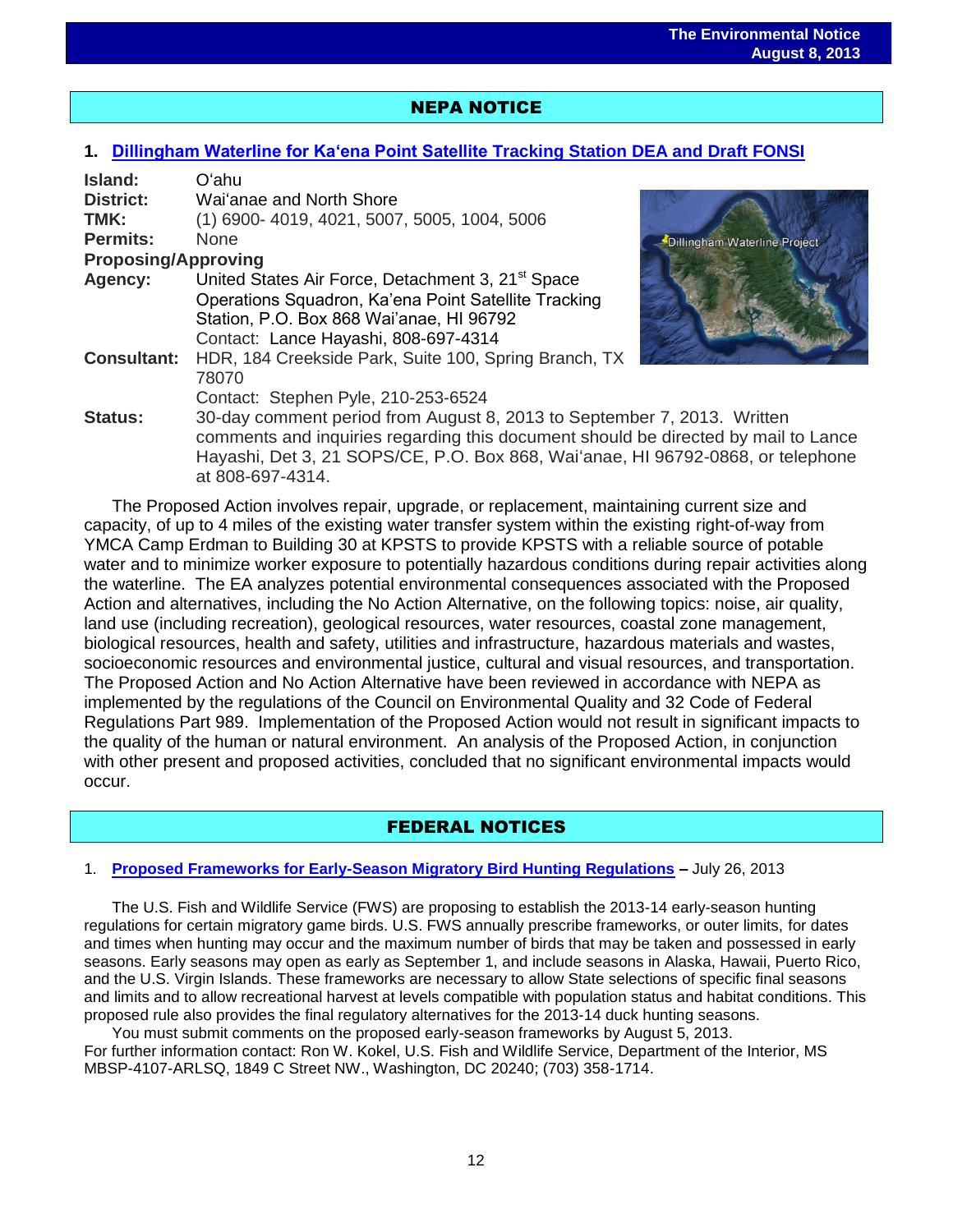You may submit comments on the proposals by either of the following methods: Go to Federal eRulemaking Portal: [http://www.regulations.gov.](http://www.regulations.gov/) Follow the instructions for submitting comments on Docket No. FWS-HQ-MB-2013-0057. Postal Mail /Commercial Delivery: Send your comment to Docket No. FWS-HQ-MB-2013-0057; Division of Policy and Directives Management; U.S. Fish and Wildlife Service; 4401 N. Fairfax Drive, MS 2042- PDM; Arlington, VA 22203. All comments are posted on [http://www.regulations.gov.](http://www.regulations.gov/)

### 2. **[U.S. Department of Agriculture \(USDA\) Semiannual Regulatory Agenda, Spring 2013](http://www.gpo.gov/fdsys/pkg/FR-2013-07-23/pdf/2013-17053.pdf) –** July 23, 2013

This agenda provides summary descriptions of significant and not significant regulations being developed at the U.S. Department of Agriculture (USDA).The agenda also describes regulations affecting small entities as required by section 602 of the Regulatory Flexibility Act and identifies regulatory actions that are being reviewed in compliance with section 610(c). Public comment is invited on those actions as well as any regulation consistent with Executive Order 13563.

Items on the agenda include: The National Organic Program (NOP) is establishing national standards governing the marketing of organically produced agricultural products; Mandatory Country of Origin Labeling of Beef, Pork, Lamb, Chicken, Goat Meat, Perishable Agricultural Commodities, Peanuts, Pecans, Macadamia Nuts, Ginseng, etc.; rulemaking that regulates the humane handling, care, treatment, and transportation of certain marine mammals under the Animal Welfare Act; Revising regulations regarding the movement of plant pests; Etc. USDA's complete regulatory agenda is available online at [www.reginfo.gov.](http://www.reginfo.gov/)

For further information on any specific entry shown in this agenda, please contact the person listed for that action. For general comments or inquiries about the agenda, please contact Michael Poe, Office of Budget and Program Analysis, U.S. Department of Agriculture, Washington, DC 20250, (202) 720-3257.

### 3. **[Air Quality Designations for the 2010 Sulfur Dioxide \(SO\[bdi2\]\)Primary National Ambient Air Quality](http://www.gpo.gov/fdsys/pkg/FR-2013-08-05/pdf/2013-18835.pdf)  [Standard](http://www.gpo.gov/fdsys/pkg/FR-2013-08-05/pdf/2013-18835.pdf)** – August 5, 2013

This rule establishes air quality designations for certain areas in the United States for the 2010 primary Sulfur Dioxide (SO2) National Ambient Air Quality Standard (NAAQS). The EPA is issuing this rule to identify areas that, based on recorded air quality monitoring data showing violations of the NAAQS, do not meet the 2010 SO2 NAAQS and areas that contribute to SO2 air pollution in a nearby area that does not meet the SO2 NAAQS. At this time, the EPA is designating as nonattainment most areas in locations where existing monitoring data from 2009-2011 indicate violations of the 1-hour SO2 standard. The EPA intends to address in separate future actions the designations for all other areas for which the agency is not yet prepared to issue designations and that are consequently not addressed in this final rule. The Clean Air Act (CAA) directs areas designated nonattainment by this rule to undertake certain planning and pollution control activities to attain the NAAQS as expeditiously as practicable.

The effective date of this final rule is October 4, 2013.

The EPA has established a docket for this action under Docket ID No. EPA-HQ-OAR-2012-0233. All documents in the docket are listed in the [www.regulations.gov](http://www.regulations.gov/) index. In addition, the EPA has established a Web site for this rulemaking at: [http://www.epa.gov/so2designations.](http://www.epa.gov/so2designations) The Web site includes the EPA's final SO2 designations, as well as state and tribal initial recommendation letters, the EPA's modification letters, technical support documents, responses to comments and other related technical information.

For general questions concerning this action, please contact Rhonda Wright, U.S. EPA, Office of Air Quality Planning and Standards, Air Quality Planning Division, C539-04, Research Triangle Park, NC 27711, telephone (919) 541-1087, email at [wright.rhonda@epa.gov.](mailto:wright.rhonda@epa.gov)

### 4. **[Takes of Marine Mammals Incidental to Specified Activities; Navy Research, Development, Test and](http://www.gpo.gov/fdsys/pkg/FR-2013-08-05/pdf/2013-18785.pdf)  [Evaluation Activities at the Naval Surface Warfare Center Panama City Division](http://www.gpo.gov/fdsys/pkg/FR-2013-08-05/pdf/2013-18785.pdf)** – August 5 2013

In accordance with the Marine Mammal Protection Act (MMPA) regulations, notification is given that NMFS has issued an Incidental Harassment Authorization (IHA) to the U.S. Navy (Navy) to take marine mammals, by harassment, incidental to conducting research, development, test and evaluation (RDT&E) activities at the Naval Surface Warfare Center Panama City Division (NSWC PCD).

The first MMPA authorization for take of marine mammals incidental to tactical active sonar was issued in 2006 for Navy Rim of the Pacific training exercises in Hawaii. For that authorization, NMFS used 173 dB SEL as the criterion for the onset of behavioral harassment (Level B harassment). This type of single number criterion is referred to as a step function, in which (in this example) all animals estimated to be exposed to received levels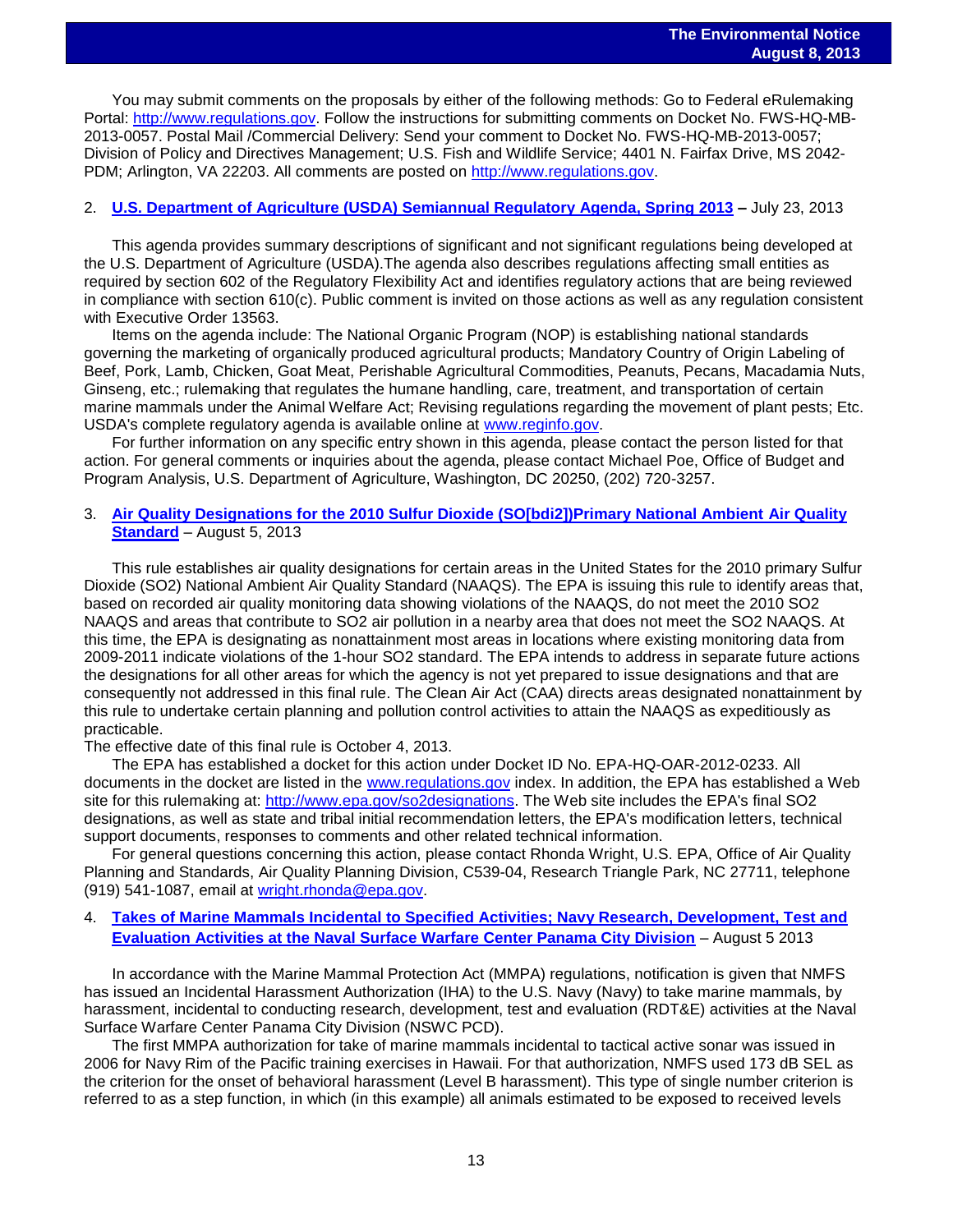above 173 dB SEL would be predicted to be taken by Level B harassment and all animals exposed to less than 173 dB SEL would not be taken by Level B harassment.

Marine mammal behavioral responses to sound are highly variable and context specific (affected by differences in acoustic conditions; differences between species and populations; differences in gender, age, reproductive status, or social behavior; or the prior experience of the individuals), which does not support the use of a step function to estimate behavioral harassment.

The Navy and NMFS have previously used acoustic risk functions to estimate the probable responses of marine mammals to acoustic exposures in the Navy FEISs on the SURTASS LFA sonar (DoN, 2001c) and the North Pacific Acoustic Laboratory experiments conducted off the Island of Kauai (ONR, 2001). The specific risk functions used here were also used in the MMPA regulations and FEIS for Hawaii Range Complex (HRC), Southern California Range Complex (SOCAL), and Atlantic Fleet Active Sonar Testing (AFAST). As discussed in the Effects section, factors other than received level (such as distance from or bearing to the sound source) can affect the way that marine mammals respond; however, data to support a quantitative analysis of those (and other factors) do not currently exist. NMFS will continue to modify these criteria as new data becomes available.

A copy of the final IHA and application are available by writing to P. Michael Payne, Chief, Permits and Conservation Division, Office of Protected Resources, National Marine Fisheries Service, 1315 East-West Highway, Silver Spring, MD 20910 or visiting the Internet at:

[http://www.nmfs.noaa.gov/pr/permits/incidental.htm#applications.](http://www.nmfs.noaa.gov/pr/permits/incidental.htm#applications)

The Navy has prepared an ``Overseas Environmental Assessment Testing the An/AQS-20A Mine Reconnaissance Sonar System in the NSWC PCD Testing Range, 2012-2014,'' which is also available at the same internet address. NMFS has prepared an ``Environmental Assessment for the Issuance of an Incidental Harassment Authorization to Take Marine Mammals by Harassment Incidental to Conducing High-Frequency Sonar Testing Activities in the Naval Surface Warfare Center Panama City Division'' and signed a Finding of No Significant Impact (FONSI) on July 24, 2012, prior to the issuance of the IHA for the Navy's activities in July 2012 to July 2013. This notice and the documents it references provide all relevant environmental information and issues related to the Navy's activities and the IHA. For further information contact: Howard Goldstein or Jolie Harrison, Office of Protected Resources, NMFS, 301-427-8401.